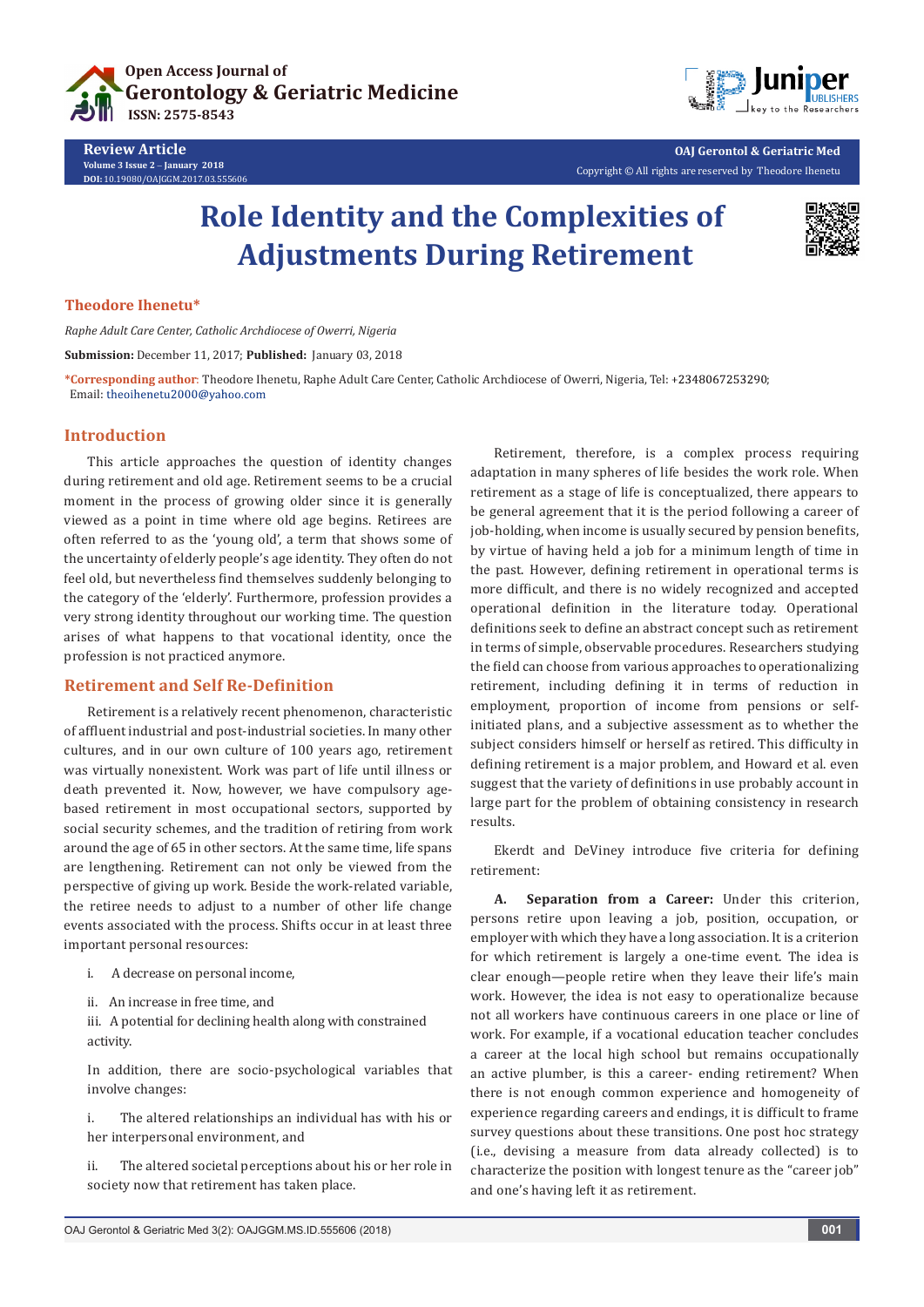**B. Exit from the Labor Force:** Exit-retirements occur when an older worker has no current employment, as indicated by zero hours worked or zero earnings, and is not seeking employment. Operationally, labor-force exit is the easiest, most convenient definition of retirement, so long as the investigator does not overlook occasional or seasonal employment that occurs on a regular basis. It has, however, the disadvantage of grouping together as 'non-retired' all persons with any work activity, full-time employment along with nominal engagements in the labor-force. This dichotomy masks the nature of elderly persons' work patterns, which are increasingly characterized by part-time employment with advancing age

**C. Reduced Effort:** By this criterion, retirement is a substantial reduction in labor supply or income, as indicated by a lower level of work activity or earnings. The "reduced effort" criterion is a refinement of the previous "exit" criterion, locating the cutoff for retirement/nonretirement higher up the labor supply distribution. Work effort is often called an "objective" measure of retirement, yet determinations of full, partial, or nonretirement are fairly arbitrary. Some clues about where to categorize along the work effort or earnings continuum can be had by reference to other criteria.

**D. Pension Receipt:** Under this criterion, people retire upon receipt of retirement pensions. These are in the United States mainly the retired-worker benefit of Social Security or a pension from private or public employment. Pension eligibility is an administrative definition of retirement and already an amalgam of other criteria. Eligibility for the Social Security benefit is defined by age, previous employment, and reduced earnings.

**E. Self-Definition:** Persons can be considered to be retired if they say they are. This is typically called a "subjective" definition of retirement, which is, as Ekerdt and DeViney point out, an unfortunate label. In social science generally, the quality of subjective data is usually compared unfavorably to socalled objective data with their greater validity, reliability, and intelligibility. When self-reports of retirement status are labeled as subjective, in contrast to the so-called objective indicators of reduced effort or pension receipt, it may be meant that retirement status is subjectively reported. It is still important to understand what people mean by their responses. When people say they are retired, are they confirming a role exit or assuming a social identity? Are they acknowledging facts about their employment or income?

For instance, it can happen that elderly women, who have been housewives for virtually all of adulthood but receive spouses' pension benefits, define themselves as retired. Other women with full and concluded work careers may see themselves as housewives. Claims about being retired may also be difficult to interpret among persons with histories of irregular work patterns or chronic unemployment. Another problem of the self-definition criterion is that self-definitions may change over time in ways that make it difficult to pinpoint the date or event of retirement. Persons may not decide they are retired until sometime after they have entered a set of circumstances. For example, after a certain duration of disability or unemployment, a person may later decide that he or she had retired when the new situation started.

## **Role Identity and Retirement Identity**

Retirement seems to be a crucial moment in the process of growing old since it is generally viewed as a point in time where old age begins. Furthermore, profession provides a strong identity throughout our working time. The question arises of what happens to that vocational identity once the profession is not practiced anymore. And—more generally—how people in that age around the retirement view them; and if they change their identity in any way. The question to be answered more is; what are the contents of identity change, that is, what domains of the personal identity get more or less important during the transition to retirement. In this section, a special focus is placed on the development of the professional identity after retirement and their self-redefinition as retirees. Another aspect that is addressed is the question, how identity diversity is linked to life satisfaction for retired persons. To these, three other explorative issues are addressed:

i. The question what effect the retirement has on different identity apart from the professional identity,

ii. The question if and how the importance of these different identity change with increasing age, and

iii. The question what kind of changes people perceive in their own persons due to higher age.

According to the social identity theory, individuals categorize themselves and others as a means of ordering the social environment, and locating themselves and others within it. Thus, categories are selected to provide meaningful distinctions between people or subgroups of people. Tajfel argues that because social categories are differentially valued within a culture, social identities also carry varying degrees of positive and negative values for the self. Individuals obtain an assessment of their in-group's value relative to an out-group through social comparison processes. He assumed that humans need positive and distinctive group identities, from which individual selfesteem and a sense of personal value can be derived. Thus, if the group to which an individual belongs is less highly valued than relevant out-groups, the individual becomes motivated to either leave the group or improve the group's standing.

Research in the field of stereotypes towards elderly people and images of aging show that old age is very often associated to negative attitudes. The beginning of old age can be dated in very different ways, since age is a blurred category. Borscheid pointed out that in pre-industrial societies a biological understanding of old age was predominating, "old age" being defined as an increase